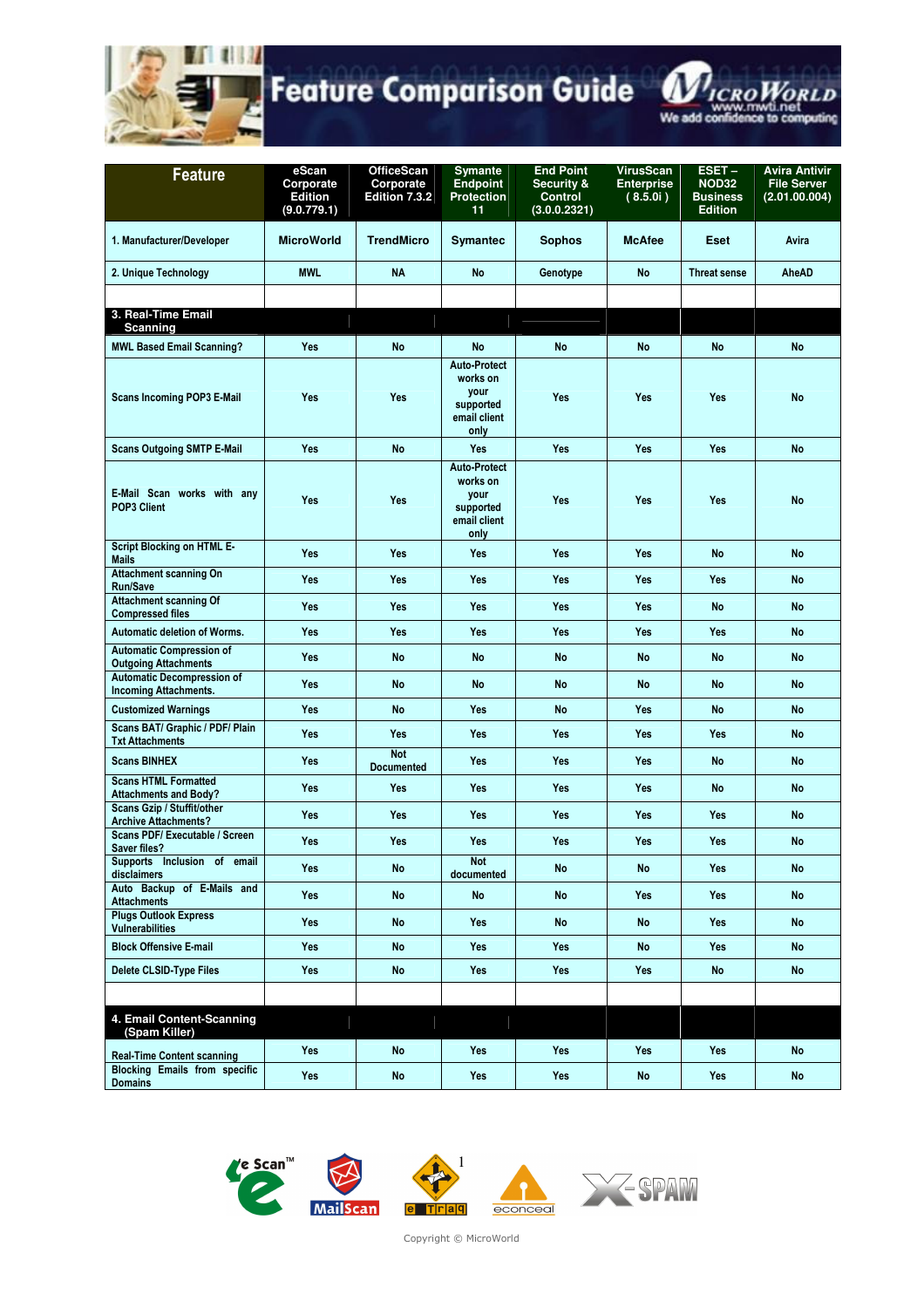



| <b>Feature</b>                                                                      | eScan<br>Corporate<br><b>Edition</b><br>(9.0.779.1) | <b>OfficeScan</b><br>Corporate<br>Edition 7.3.2 | <b>Symante</b><br><b>Endpoint</b><br><b>Protection</b><br>11 | <b>End Point</b><br><b>Security &amp;</b><br><b>Control</b><br>(3.0.0.2321) | <b>VirusScan</b><br><b>Enterprise</b><br>(8.5.0i) | $EST -$<br><b>NOD32</b><br><b>Business</b><br><b>Edition</b> | <b>Avira Antivir</b><br><b>File Server</b><br>(2.01.00.004) |
|-------------------------------------------------------------------------------------|-----------------------------------------------------|-------------------------------------------------|--------------------------------------------------------------|-----------------------------------------------------------------------------|---------------------------------------------------|--------------------------------------------------------------|-------------------------------------------------------------|
| <b>Content scanning of Outgoing</b><br>/Incoming mails                              | <b>Yes</b>                                          | <b>No</b>                                       | <b>Yes</b>                                                   | <b>Yes</b>                                                                  | <b>No</b>                                         | No                                                           | <b>No</b>                                                   |
| <b>SPAM Killer</b>                                                                  | <b>Yes</b>                                          | <b>No</b>                                       | <b>Not</b><br><b>Documented</b>                              | <b>Yes</b>                                                                  | <b>No</b>                                         | <b>Yes</b>                                                   | <b>No</b>                                                   |
| <b>Block Advertisement Emails</b>                                                   | <b>Yes</b>                                          | <b>No</b>                                       | Yes                                                          | <b>Yes</b>                                                                  | <b>No</b>                                         | <b>No</b>                                                    | <b>No</b>                                                   |
| <b>Block E-Mails for Pre-Specified</b><br><b>Senders</b>                            | <b>Yes</b>                                          | <b>No</b>                                       | Yes                                                          | <b>Yes</b>                                                                  | <b>No</b>                                         | Yes                                                          | <b>No</b>                                                   |
|                                                                                     |                                                     |                                                 |                                                              |                                                                             |                                                   |                                                              |                                                             |
| 5. HTTP Scanning                                                                    |                                                     |                                                 |                                                              |                                                                             |                                                   |                                                              |                                                             |
| <b>MWL Based HTTP Scanning?</b>                                                     | <b>Yes</b>                                          | <b>No</b>                                       | <b>No</b>                                                    | <b>No</b>                                                                   | <b>No</b>                                         | No                                                           | <b>No</b>                                                   |
| <b>Real-Time Web-Site Scanning</b><br>and Blocking?                                 | <b>Yes</b>                                          | No                                              | No                                                           | No                                                                          | <b>No</b>                                         | <b>Yes</b>                                                   | <b>No</b>                                                   |
| <b>Block Web-Sites based on Pre-</b><br>defined Pornographic Keywords               | <b>Yes</b>                                          | <b>No</b>                                       | <b>No</b>                                                    | No                                                                          | <b>No</b>                                         | No                                                           | <b>No</b>                                                   |
| <b>Block Web-Sites based on Pre-</b><br>defined Gambling Related<br><b>Keywords</b> | <b>Yes</b>                                          | <b>No</b>                                       | <b>No</b>                                                    | <b>No</b>                                                                   | <b>No</b>                                         | <b>No</b>                                                    | <b>No</b>                                                   |
| <b>Block Web-Sites based on User-</b><br><b>Defined Keywords</b>                    | <b>Yes</b>                                          | <b>No</b>                                       | <b>No</b>                                                    | <b>No</b>                                                                   | <b>No</b>                                         | <b>Yes</b>                                                   | <b>No</b>                                                   |
| <b>Block Sites Based on Ratings</b>                                                 | <b>Yes</b>                                          | <b>No</b>                                       | <b>No</b>                                                    | <b>No</b>                                                                   | <b>No</b>                                         | No                                                           | <b>No</b>                                                   |
| <b>Block Web-sites when user</b><br>accesses the same using IP<br>number            | <b>Yes</b>                                          | <b>No</b>                                       | No                                                           | <b>No</b>                                                                   | <b>No</b>                                         | No                                                           | <b>No</b>                                                   |
| <b>Block Web-sites when user</b><br>accesses the same using<br><b>Anonymizers</b>   | <b>Yes</b>                                          | <b>No</b>                                       | <b>No</b>                                                    | <b>No</b>                                                                   | <b>No</b>                                         | <b>No</b>                                                    | <b>No</b>                                                   |
| <b>Block Web-site option</b><br>supported on Windows 95/98/Me                       | <b>Yes</b>                                          | <b>No</b>                                       | <b>No</b>                                                    | <b>No</b>                                                                   | <b>No</b>                                         | Yes                                                          | <b>No</b>                                                   |
| Webpage Scan works in IE,<br>Netscape, Opera & NeoPlanet?                           | <b>Yes</b>                                          | <b>No</b>                                       | <b>No</b>                                                    | <b>No</b>                                                                   | <b>No</b>                                         | <b>Yes</b>                                                   | <b>No</b>                                                   |
| <b>Block User-Defined Web-Sites</b>                                                 | <b>Yes</b>                                          | <b>No</b>                                       | <b>No</b>                                                    | <b>No</b>                                                                   | <b>No</b>                                         | <b>Yes</b>                                                   | <b>No</b>                                                   |
| <b>Block Pop Up Ads</b>                                                             | <b>Yes</b>                                          | <b>No</b>                                       | <b>No</b>                                                    | <b>No</b>                                                                   | <b>No</b>                                         | No                                                           | <b>No</b>                                                   |
| <b>Block Java Applets</b>                                                           | Yes                                                 | No                                              | <b>Yes</b>                                                   | <b>No</b>                                                                   | <b>No</b>                                         | <b>No</b>                                                    | <b>No</b>                                                   |
| <b>Block Scripts</b>                                                                | Yes                                                 | <b>No</b>                                       | Yes                                                          | <b>No</b>                                                                   | Yes                                               | <b>No</b>                                                    | <b>No</b>                                                   |
| <b>Block Cookies</b>                                                                | Yes                                                 | <b>No</b>                                       | <b>No</b>                                                    | No                                                                          | <b>No</b>                                         | No                                                           | <b>No</b>                                                   |
| <b>Block Content (Images, Audio,</b><br><b>Video, Applications)</b>                 | <b>Yes</b>                                          | <b>No</b>                                       | Yes                                                          | No                                                                          | <b>No</b>                                         | No                                                           | <b>No</b>                                                   |
|                                                                                     |                                                     |                                                 |                                                              |                                                                             |                                                   |                                                              |                                                             |
| 6. Browser Cleanup for<br><b>Privacy Protection</b>                                 |                                                     |                                                 |                                                              |                                                                             |                                                   |                                                              |                                                             |
| Auto Erase / Manual Cleanup of<br><b>Browser Settings</b>                           | Yes                                                 | No                                              | <b>No</b>                                                    | No                                                                          | <b>No</b>                                         | <b>No</b>                                                    | <b>No</b>                                                   |
| Auto Erase / Manual Cleanup of<br>Cache                                             | Yes                                                 | <b>No</b>                                       | <b>No</b>                                                    | No                                                                          | <b>No</b>                                         | No                                                           | <b>No</b>                                                   |
| Auto Erase / Manual Cleanup of<br><b>Cookies</b>                                    | Yes                                                 | No                                              | <b>No</b>                                                    | No                                                                          | No                                                | No                                                           | <b>No</b>                                                   |
| Auto Erase / Manual Cleanup of<br><b>History</b>                                    | <b>Yes</b>                                          | No                                              | <b>No</b>                                                    | <b>No</b>                                                                   | No                                                | No                                                           | <b>No</b>                                                   |
| Auto Erase / Manual Cleanup of                                                      | Yes                                                 | <b>No</b>                                       | <b>No</b>                                                    | No                                                                          | No                                                | No                                                           | <b>No</b>                                                   |
| ActiveX (for IE)<br>Auto Erase / Manual Cleanup of                                  | <b>Yes</b>                                          | <b>No</b>                                       | <b>No</b>                                                    | No                                                                          | <b>No</b>                                         | No                                                           | <b>No</b>                                                   |
| <b>Plugins (for Netscape)</b><br>Auto Erase / Manual Cleanup of                     | Yes                                                 | No                                              | <b>No</b>                                                    | <b>No</b>                                                                   | No                                                | No                                                           | <b>No</b>                                                   |
| <b>Selected Files &amp; Folders</b><br>Auto Erase / Manual Cleanup of               | <b>Yes</b>                                          | No                                              | <b>No</b>                                                    | <b>No</b>                                                                   | <b>No</b>                                         | No                                                           | <b>No</b>                                                   |
| <b>Start Menu RUN history list</b><br>Auto Erase / Manual Cleanup of                | Yes                                                 | No                                              | <b>No</b>                                                    | No                                                                          | No                                                | No                                                           | <b>No</b>                                                   |









Copyright © MicroWorld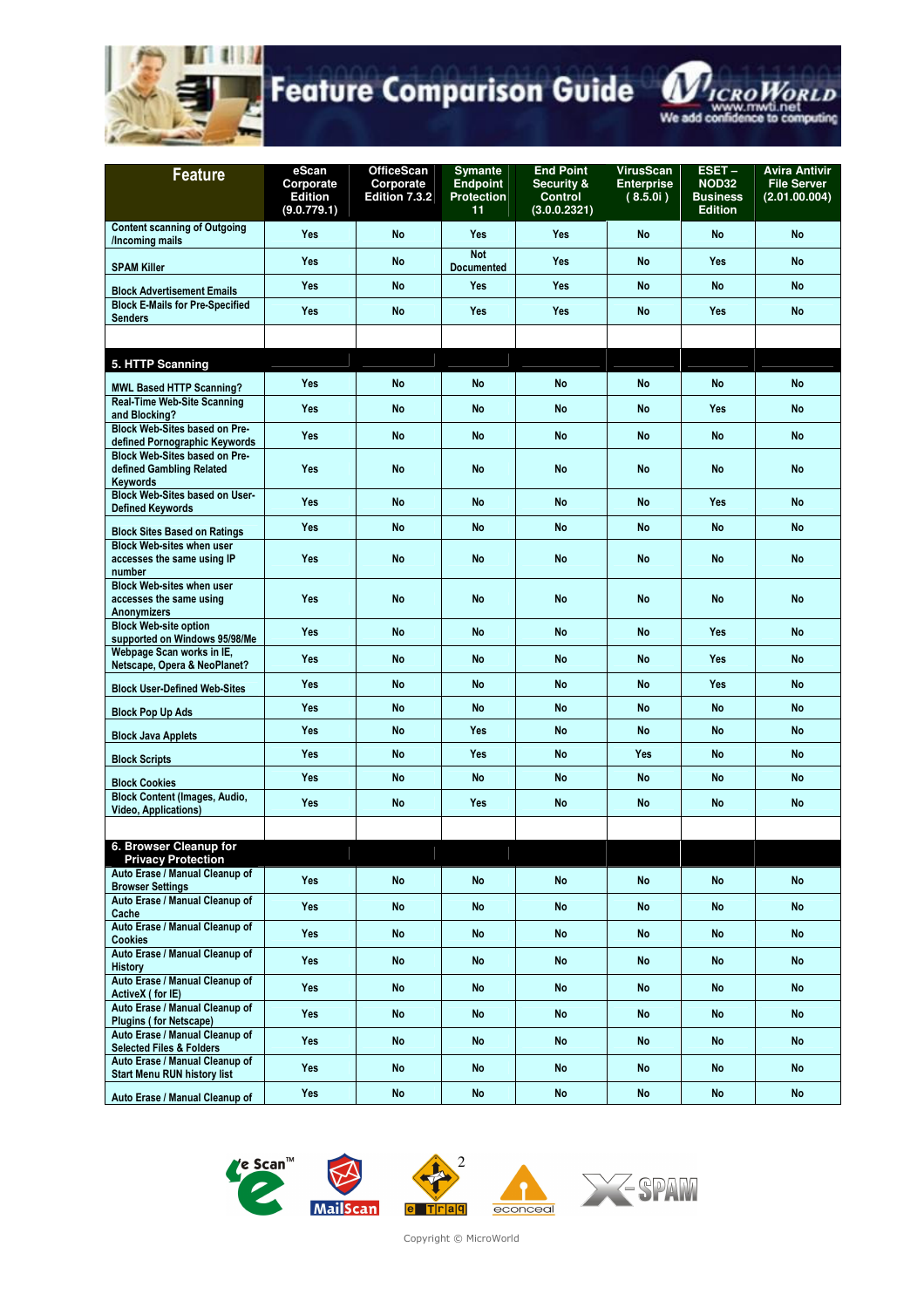



| <b>Feature</b>                                                                                | eScan<br>Corporate<br><b>Edition</b><br>(9.0.779.1) | <b>OfficeScan</b><br>Corporate<br>Edition 7.3.2 | <b>Symante</b><br><b>Endpoint</b><br><b>Protection</b><br>11 | <b>End Point</b><br><b>Security &amp;</b><br><b>Control</b><br>(3.0.0.2321) | <b>VirusScan</b><br><b>Enterprise</b><br>(8.5.0i) | $EST -$<br><b>NOD32</b><br><b>Business</b><br><b>Edition</b> | <b>Avira Antivir</b><br><b>File Server</b><br>(2.01.00.004) |
|-----------------------------------------------------------------------------------------------|-----------------------------------------------------|-------------------------------------------------|--------------------------------------------------------------|-----------------------------------------------------------------------------|---------------------------------------------------|--------------------------------------------------------------|-------------------------------------------------------------|
| <b>Start Menu Search/Find history</b>                                                         |                                                     |                                                 |                                                              |                                                                             |                                                   |                                                              |                                                             |
| list<br>Auto Erase / Manual Cleanup of<br><b>Start Menu Search/Find</b>                       | <b>Yes</b>                                          | <b>No</b>                                       | <b>No</b>                                                    | <b>No</b>                                                                   | <b>No</b>                                         | <b>No</b>                                                    | <b>No</b>                                                   |
| <b>Computer history list</b><br>Auto Erase / Manual Cleanup of<br><b>Start Menu Documents</b> | <b>Yes</b>                                          | <b>No</b>                                       | No                                                           | <b>No</b>                                                                   | <b>No</b>                                         | No                                                           | <b>No</b>                                                   |
| Auto Erase / Manual Cleanup of<br><b>Browser Location Bar history</b><br>list                 | <b>Yes</b>                                          | No                                              | No                                                           | No                                                                          | <b>No</b>                                         | No                                                           | <b>No</b>                                                   |
| Auto Erase / Manual Cleanup of<br><b>Windows Recycle Bin</b>                                  | <b>Yes</b>                                          | <b>No</b>                                       | <b>No</b>                                                    | <b>No</b>                                                                   | <b>No</b>                                         | <b>No</b>                                                    | <b>No</b>                                                   |
| Auto Erase / Manual Cleanup of<br><b>Auto-Complete Forms/ URLs</b><br><b>Memory</b>           | <b>Yes</b>                                          | <b>No</b>                                       | <b>No</b>                                                    | <b>No</b>                                                                   | <b>No</b>                                         | No                                                           | <b>No</b>                                                   |
| Auto Erase / Manual Cleanup of<br>Open/Save dialog box history                                | <b>Yes</b>                                          | <b>No</b>                                       | No                                                           | No                                                                          | <b>No</b>                                         | No                                                           | <b>No</b>                                                   |
| Auto Erase / Manual Cleanup of<br><b>Temporary Folder</b>                                     | <b>Yes</b>                                          | <b>No</b>                                       | <b>No</b>                                                    | No                                                                          | <b>No</b>                                         | No                                                           | <b>No</b>                                                   |
|                                                                                               |                                                     |                                                 |                                                              |                                                                             |                                                   |                                                              |                                                             |
| 7. Pop Up Filter (AD<br><b>Blocking</b> )                                                     |                                                     |                                                 |                                                              |                                                                             |                                                   |                                                              |                                                             |
| <b>Audible Notification</b>                                                                   | <b>Yes</b>                                          | <b>No</b>                                       | <b>No</b>                                                    | <b>No</b>                                                                   | <b>No</b>                                         | No                                                           | <b>No</b>                                                   |
| <b>White list/Allow Function</b>                                                              | <b>Yes</b>                                          | <b>No</b>                                       | <b>No</b>                                                    | <b>No</b>                                                                   | <b>No</b>                                         | No                                                           | <b>No</b>                                                   |
| Pop Up Self Test                                                                              | <b>Yes</b>                                          | <b>No</b>                                       | No                                                           | No                                                                          | <b>No</b>                                         | No                                                           | <b>No</b>                                                   |
| Hotkey to allow Pop Ups?                                                                      | <b>Yes</b>                                          | No                                              | No                                                           | <b>No</b>                                                                   | <b>No</b>                                         | No                                                           | No                                                          |
| 8. Remote Access                                                                              |                                                     |                                                 |                                                              |                                                                             |                                                   |                                                              |                                                             |
| FileRights / Firewall<br><b>Stop Remote Users from</b>                                        |                                                     |                                                 |                                                              |                                                                             |                                                   |                                                              |                                                             |
| <b>Modifying System Files</b>                                                                 | <b>Yes</b>                                          | No                                              | No                                                           | No                                                                          | Yes                                               | No                                                           | <b>No</b>                                                   |
| <b>Stop Remote Users from</b><br><b>Creating Executable Files</b>                             | Yes                                                 | <b>No</b>                                       | <b>No</b>                                                    | <b>No</b>                                                                   | Yes                                               | No                                                           | <b>No</b>                                                   |
|                                                                                               |                                                     |                                                 |                                                              |                                                                             |                                                   |                                                              |                                                             |
| 9. Virus Scanning                                                                             |                                                     |                                                 |                                                              |                                                                             |                                                   |                                                              |                                                             |
| <b>Heuristic Scanning for Detection</b><br>of Unknown Viruses                                 | <b>Yes</b>                                          | Yes                                             | Yes                                                          | <b>Yes</b>                                                                  | Yes                                               | Yes                                                          | Yes                                                         |
| <b>Scheduled Scanning</b>                                                                     | <b>Yes</b>                                          | Yes                                             | Yes                                                          | Yes                                                                         | Yes                                               | Yes                                                          | <b>Yes</b>                                                  |
| <b>Background (On-Access / Real-</b><br><b>Time) Scanning</b>                                 | <b>Yes</b>                                          | Yes                                             | Yes                                                          | <b>Yes</b>                                                                  | Yes                                               | Yes                                                          | Yes                                                         |
| Detects viruses in 16-bit and 32-<br>bit executables?                                         | <b>Yes</b>                                          | Yes                                             | Yes                                                          | Yes                                                                         | Yes                                               | No                                                           | Yes                                                         |
| Detects BAT, JS, mIRC, VBS, Inf,<br>PHP, etc. Script worms/viruses?                           | <b>Yes</b>                                          | Yes                                             | Yes                                                          | <b>Yes</b>                                                                  | Yes                                               | Yes                                                          | Yes                                                         |
| <b>Detects Malware ActiveX</b><br>Controls, Backdoors, Trojan<br>Horses?                      | <b>Yes</b>                                          | Yes                                             | Yes                                                          | <b>Yes</b>                                                                  | Yes                                               | <b>Yes</b>                                                   | Yes                                                         |
| <b>Scans Single packed Archives</b><br>(ACE/ARJ/CAB/LHA/RAR/ZIP<br>$etc.$ )                   | <b>Yes</b>                                          | Yes                                             | Yes                                                          | Yes                                                                         | Yes                                               | <b>Yes</b>                                                   | Yes                                                         |
| <b>Scans Multiple (nested) Packed</b><br>Archives?                                            | <b>Yes</b>                                          | Yes                                             | Yes                                                          | <b>Yes</b>                                                                  | Yes                                               | Yes                                                          | Yes                                                         |
| <b>Scans Self Extracting Archives?</b>                                                        | <b>Yes</b>                                          | Yes                                             | Yes                                                          | Yes                                                                         | <b>Not</b><br><b>Documented</b>                   | Yes                                                          | Yes                                                         |
| Macro Virus Scan supported on<br>Access 97/2000/XP (A97M)?                                    | <b>Yes</b>                                          | Yes                                             | Yes                                                          | Yes                                                                         | Yes                                               | <b>Yes</b>                                                   | <b>Yes</b>                                                  |
| Macro Virus Scan supported on<br><b>Access 2.0 (A2M)?</b>                                     | Yes                                                 | Yes                                             | Yes                                                          | Yes                                                                         | Yes                                               | Yes                                                          | Yes                                                         |





Copyright © MicroWorld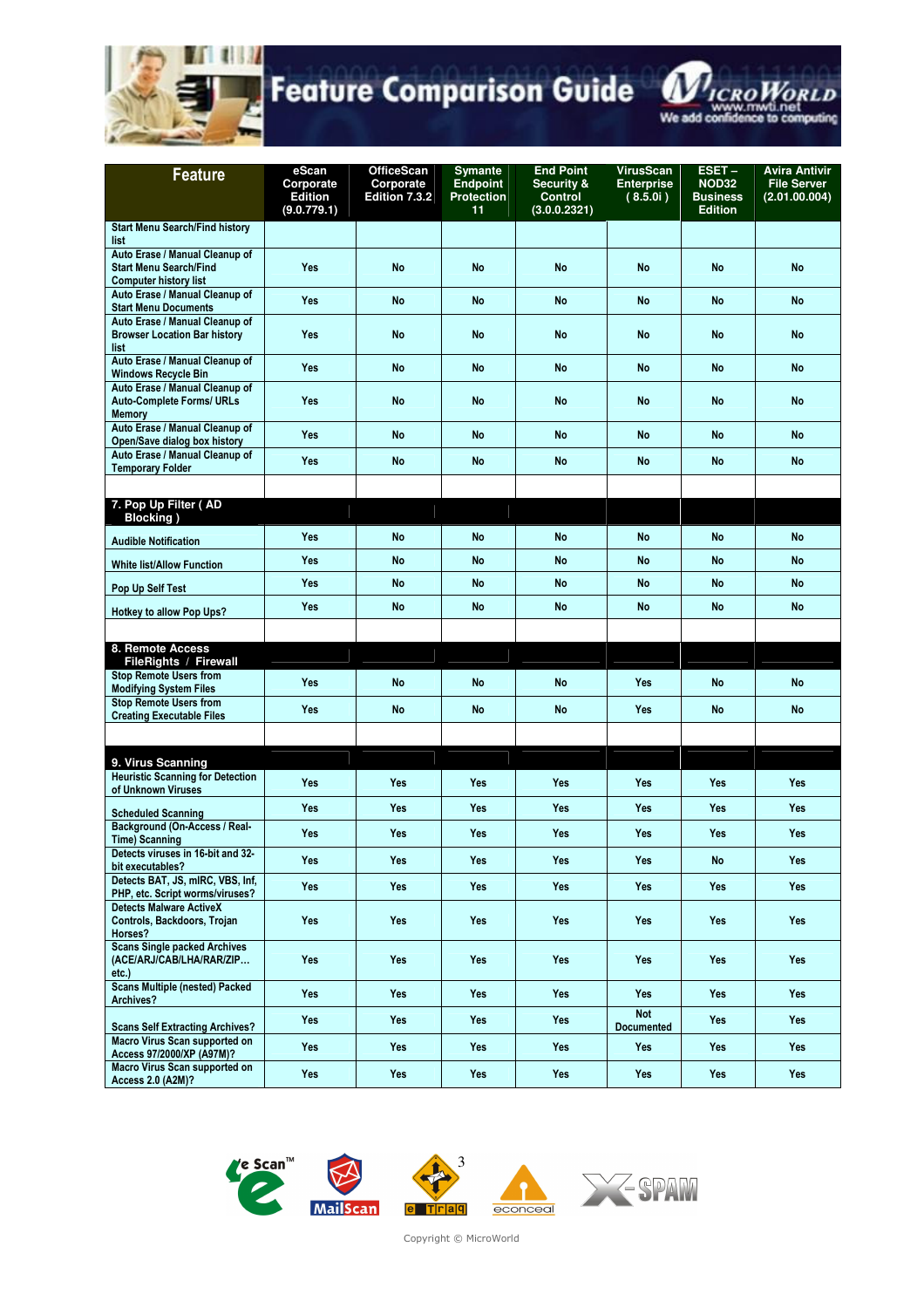

| <b>Feature</b>                                                                                | eScan<br>Corporate<br><b>Edition</b><br>(9.0.779.1) | <b>OfficeScan</b><br>Corporate<br>Edition 7.3.2 | <b>Symante</b><br><b>Endpoint</b><br><b>Protection</b><br>11 | <b>End Point</b><br><b>Security &amp;</b><br><b>Control</b><br>(3.0.0.2321) | <b>VirusScan</b><br><b>Enterprise</b><br>(8.5.0i) | $EST -$<br><b>NOD32</b><br><b>Business</b><br><b>Edition</b> | <b>Avira Antivir</b><br><b>File Server</b><br>(2.01.00.004) |
|-----------------------------------------------------------------------------------------------|-----------------------------------------------------|-------------------------------------------------|--------------------------------------------------------------|-----------------------------------------------------------------------------|---------------------------------------------------|--------------------------------------------------------------|-------------------------------------------------------------|
| Macro Virus Scan supported on<br>PowerPoint 97/2000/XP<br>(PP97M)?                            | Yes                                                 | Yes                                             | Yes                                                          | Yes                                                                         | Yes                                               | Yes                                                          | <b>Yes</b>                                                  |
| Macro Virus Scan supported on<br>Word 97/2000/XP (W97M)?                                      | <b>Yes</b>                                          | Yes                                             | Yes                                                          | <b>Yes</b>                                                                  | Yes                                               | <b>Yes</b>                                                   | <b>Yes</b>                                                  |
| <b>Macro Virus Scan supported on</b><br>Word 95 (WM) (Word 6.0)?                              | <b>Yes</b>                                          | Yes                                             | Yes                                                          | <b>Yes</b>                                                                  | <b>Yes</b>                                        | <b>Yes</b>                                                   | <b>Yes</b>                                                  |
| Macro Virus Scan supported on<br>Excel 97/2000/XP (X97M)?                                     | <b>Yes</b>                                          | Yes                                             | Yes                                                          | <b>Yes</b>                                                                  | Yes                                               | <b>Yes</b>                                                   | <b>Yes</b>                                                  |
| Macro Virus Scan supported on<br>Excel 4.0 until XP, formula (XF)                             | <b>Yes</b>                                          | Yes                                             | Yes                                                          | <b>Yes</b>                                                                  | Yes                                               | <b>Yes</b>                                                   | <b>Yes</b>                                                  |
| Macro Virus Scan supported on<br>Excel 95 (XM) (Excel 5.0)                                    | Yes                                                 | Yes                                             | Yes                                                          | <b>Yes</b>                                                                  | Yes                                               | <b>Yes</b>                                                   | <b>Yes</b>                                                  |
| Macro Virus Scan supported on<br><b>Lotus AmiPro?</b>                                         | <b>Yes</b>                                          | Yes                                             | <b>Not</b><br><b>Documented</b>                              | <b>Yes</b>                                                                  | <b>Not</b><br><b>Documented</b>                   | Yes                                                          | Yes                                                         |
| Macro Virus Scan supported on<br><b>Microsoft Project?</b>                                    | <b>Yes</b>                                          | <b>Yes</b>                                      | <b>Not</b><br><b>Documented</b>                              | <b>Yes</b>                                                                  | <b>Not</b><br><b>Documented</b>                   | <b>Yes</b>                                                   | <b>Yes</b>                                                  |
| Works on 95, 98, ME, NT Wks,<br>2000 Prof and XP Home?                                        | <b>Yes</b>                                          | Yes                                             | <b>Not</b><br><b>Documented</b><br>on 95,98                  | <b>Yes</b>                                                                  | Not on 95,98                                      | Yes                                                          | <b>No</b>                                                   |
| <b>Scans Server Shares?</b>                                                                   | <b>Yes</b>                                          | <b>No</b>                                       | Yes                                                          | <b>Yes</b>                                                                  | <b>Not</b><br><b>Documented</b>                   | No                                                           | <b>Yes</b>                                                  |
| <b>Scans TCP-IP Sessions</b><br>(Telnet)?                                                     | <b>Yes</b>                                          | <b>No</b>                                       | <b>Not</b><br><b>Documented</b>                              | <b>Not Documented</b>                                                       | <b>Not</b><br><b>Documented</b>                   | <b>Yes</b>                                                   | <b>No</b>                                                   |
|                                                                                               |                                                     |                                                 |                                                              |                                                                             |                                                   |                                                              |                                                             |
| 10. Management Console                                                                        |                                                     |                                                 |                                                              |                                                                             |                                                   |                                                              |                                                             |
| <b>Auto Installation on Clients</b><br><b>Based on IP or Workstation</b><br>Name              | Yes                                                 | Yes                                             | <b>Not</b><br><b>Documented</b>                              | <b>Yes</b>                                                                  | Yes                                               | <b>No</b>                                                    | <b>Yes</b>                                                  |
| <b>Remote Installation of Third</b><br><b>Party Software on Client</b><br><b>Workstations</b> | Yes                                                 | <b>No</b>                                       | <b>Not</b><br><b>Documented</b>                              | Yes                                                                         | <b>No</b>                                         | <b>No</b>                                                    | <b>No</b>                                                   |
| <b>Remote Uninstallation of known</b><br><b>AntiVirus Software</b>                            | <b>Yes</b>                                          | <b>Yes</b>                                      | <b>Not</b><br><b>Documented</b>                              | <b>No</b>                                                                   | <b>No</b>                                         | No                                                           | <b>No</b>                                                   |
| Deployment of all Features from<br>the Management Console                                     | <b>Yes</b>                                          | <b>Yes</b>                                      | <b>Not</b><br><b>Documented</b>                              | <b>Yes</b>                                                                  | <b>Not</b><br><b>Documented</b>                   | No                                                           | No                                                          |
| <b>Centralized Reporting Features</b>                                                         | Yes                                                 | Yes                                             | <b>Not</b><br><b>Documented</b>                              | <b>Yes</b>                                                                  | <b>Not</b><br><b>Documented</b>                   | <b>No</b>                                                    | <b>Yes</b>                                                  |
| eScan Management Console can<br>work on 95, 98 and ME?                                        | <b>Yes</b>                                          | <b>No</b>                                       | <b>Not</b><br><b>Documented</b>                              | Yes                                                                         | <b>Not</b><br><b>Documented</b>                   | No                                                           | <b>No</b>                                                   |
| Detailed System Information of<br>all clients on Console?                                     | <b>Yes</b>                                          | <b>No</b>                                       | <b>Not</b><br><b>Documented</b>                              | No                                                                          | <b>No</b>                                         | <b>No</b>                                                    | No                                                          |
|                                                                                               |                                                     |                                                 |                                                              |                                                                             |                                                   |                                                              |                                                             |
| 11. Automatic Updates<br>Over the Internet                                                    |                                                     |                                                 |                                                              |                                                                             |                                                   |                                                              |                                                             |
| <b>Bandwidth Saving Incremental</b><br><b>Updates for Dial-Up Users</b>                       | Yes                                                 | Yes                                             | <b>No</b>                                                    | <b>Yes</b>                                                                  | Yes                                               | <b>No</b>                                                    | Yes                                                         |
| <b>Daily Updates</b>                                                                          | <b>Yes</b>                                          | <b>Yes</b>                                      | <b>Yes</b>                                                   | <b>Yes</b>                                                                  | Yes                                               | <b>Yes</b>                                                   | <b>Yes</b>                                                  |
| Separate executable Cumulative<br>Update available on Internet                                | Yes                                                 | <b>Yes</b>                                      | <b>Yes</b>                                                   | <b>Not Documented</b>                                                       | <b>Not</b><br><b>Documented</b>                   | <b>No</b>                                                    | <b>No</b>                                                   |
|                                                                                               |                                                     |                                                 |                                                              |                                                                             |                                                   |                                                              |                                                             |
| 12. Notifications                                                                             |                                                     |                                                 |                                                              |                                                                             |                                                   |                                                              |                                                             |
| <b>Desktop Alert to User?</b>                                                                 | <b>Yes</b>                                          | <b>Yes</b>                                      | <b>Yes</b>                                                   | <b>Yes</b>                                                                  | Yes                                               | Yes                                                          | Yes                                                         |
| <b>E-Mail Alert to Administrator?</b>                                                         | <b>Yes</b>                                          | <b>Yes</b>                                      | <b>Yes</b>                                                   | <b>Yes</b>                                                                  | Yes                                               | Yes                                                          | <b>Yes</b>                                                  |
| <b>E-Mail Alert to User?</b>                                                                  | Yes                                                 | Yes<br><b>Not</b>                               | <b>Yes</b><br><b>Not</b>                                     | Yes                                                                         | Yes                                               | Yes                                                          | Yes                                                         |
| <b>Embargo of offending Message?</b>                                                          | Yes                                                 | <b>Documented</b>                               | <b>Documented</b>                                            | <b>Yes</b>                                                                  | Yes                                               | No                                                           | No                                                          |
|                                                                                               |                                                     |                                                 |                                                              |                                                                             |                                                   |                                                              |                                                             |